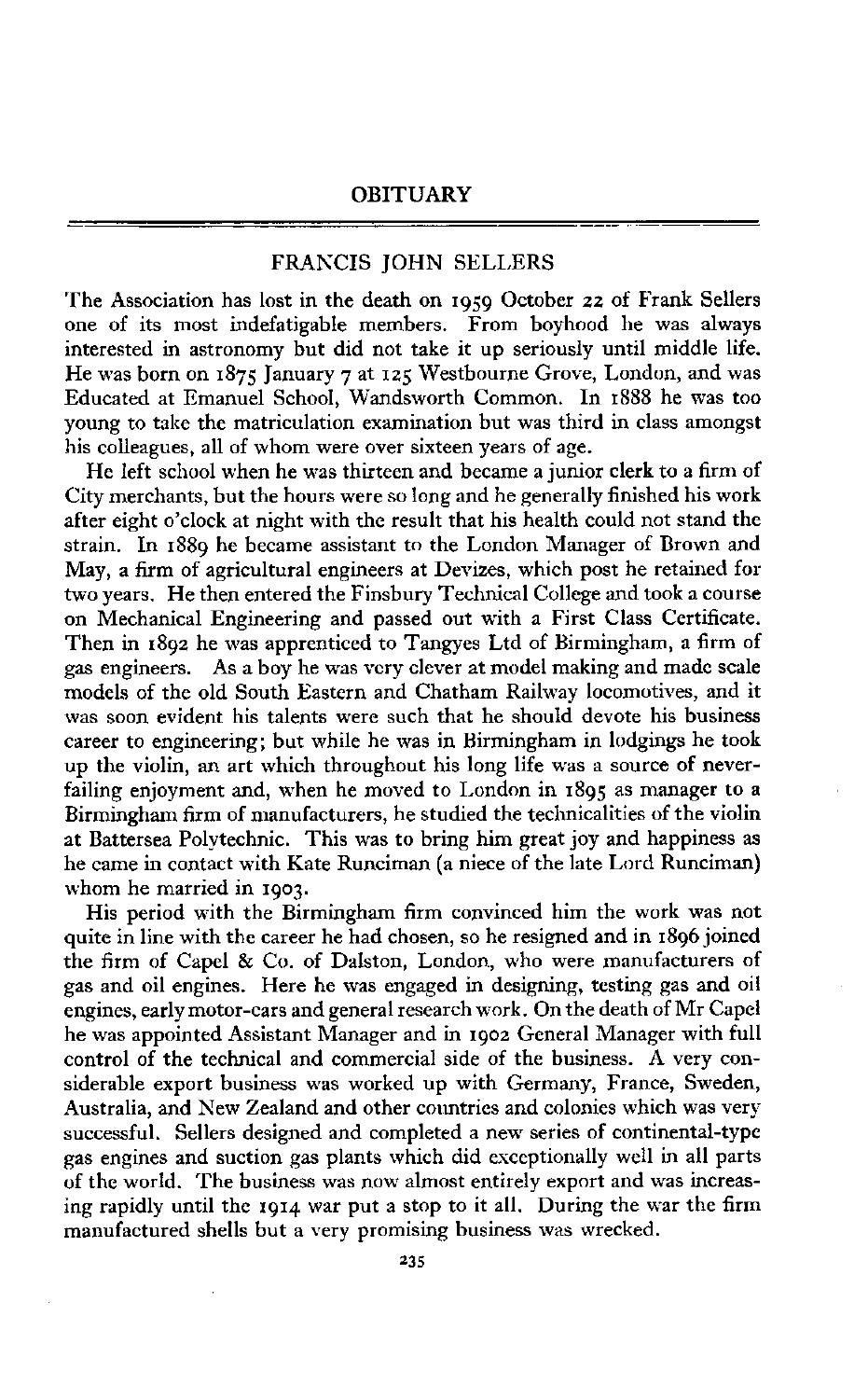## Obituary

After the war, export business having gone, a new opening was gradually built up mostly in petrol and paraffin high-speed engines and electric lighting sets for country houses. In 1925 the business was taken over by Sellers and a colleague and a new Limited Company formed, but the Grid system for supplying electricity all over the country soon crippled the business and when an opportunity occurred Sellers decided to retire in 1928, but for some years he carried on a private consulting and contracting business.

From boyhood Sellers had always been interested in astronomy but could not take it up seriously until 1909. He had occasion to visit some optical works where his firm were doing some work and picked up a 3-inch objective by Ross and built his first telescope. As a budding astronomer he was truly caught and soon added a 6-inch mirror and then an **85**-inch. He converted an attic in his house at Muswell Hill into an observatory and designed and built his first solar spectroscope. In 1920 he joined the Association and up to his death he was a most versatile member. His first paper was published in 1925 entitled Ά plea for the Glaciation Theory of the Lunar Surface' (Vol. 36, p. 51). He occupied the office of Secretary from 1928 to 1938, Director of the Solar Section 1937-1951, and was President 1940-1942. During his Presidency he undertook the Editorship of the *Journal,* and it is safe to say it is doubtful if it would have survived had Sellers not stepped into the breach and kept it going. To many members the *Journal is* the Association since so many members live at too great a distance to attend the meetings. The Jubilee of the Association took place during his Presidency and he conceived the idea it would be fitting to publish a short history of the B.A.A. to commemorate the first fifty years. Another signpost was also passed in 1942 when the Association moved from Sion College to Burlington House for the monthly meetings, a move which originated with Prof. Sydney Chapman.

Sellers's two Presidential Addresses were devoted to work on the Sun, the first dealing with his own conception of the Sun and its mechanism. The second address dealt exhaustively with the spectroscope.

Mention should be made of his Solar Section Memoir, in which he described very fully the spectrohelioscope and his own design for oscillating slits as an alternative to the Anderson prisms which are incorporated in the Hale instruments ('Memoirs', *B.A.A.*, vol. 37, part 2).

When the Rev M. Davidson wrote his book *Astronomy for Everyman,* he invited Sellers to write the chapter on the Sun, a review which, so far as space allowed is very thorough.

Besides his musical attainments which he shared with his wife, he was also an artist in water colours—a talent they both shared—and spent many holidays sketching, but after his wife's death in 1949 he gave up painting except for one memorable occasion when he was invited to join a party of astronomers in a B.O.A.C. Hermes aircraft to view the total eclipse of the Sun on 1954 June 30 from the air north of the Shetland Islands, and he made several sketches recording his impressions. He was then nearly eighty years of age and had never flown before but the trip was most successful and he